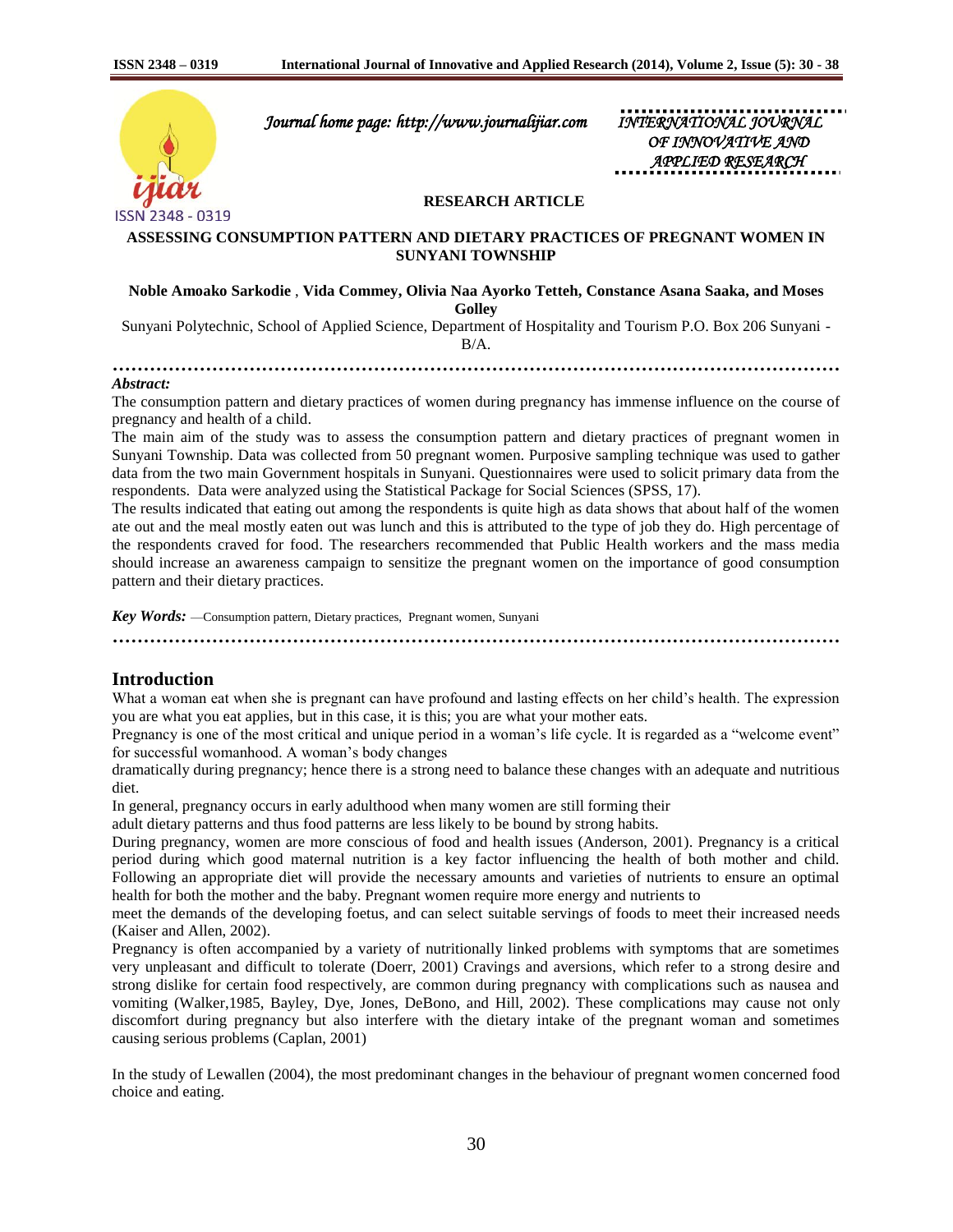Most women tried to consume more fruit and vegetables and identified many foods to be eaten less or avoided completely during pregnancy (Lewallen, 2004). Yet another study in India showed that pregnant women alter their dietary behaviour by including or excluding certain food items because of their pregnancy (Andersen, Thilsted, Nielsen, and Rangasamy, 2003).

However, dietary and nutritional guidelines for pregnant women are based on the food guide pyramid. A higher intake of meat, fish and eggs is recommended because of the need for additional protein (Ortega, 2001) and consumption of red meat, such as beef, is particularly recommended as an important source of iron (Fe) (Kaiser and Allen, 2002).

An increased fish consumption during pregnancy is advised because adequate supply of polyunsaturated fatty acids influences the formation of structures of the nervous

system and retina of newborn infants (Ortega, 2001; Verbeke, Sioen, Pieniak, Van Camp, and De Henauw,2005). Pregnant women are also recommended to eat more fruit and vegetables in order to realise a higher fibre intake and to increase the intake of dairy products because these are a good source of calcium, phosphorus and riboflavin,

which are needed for the development of foetal bony structure and teeth as well as for the mother (Anderson, 2001; Anderson et al., 1993; Eschleman, 1996; Ortega, 2001).

Dietary practices play a significant role in determining the long-term health status of both the expectant mother and the growing fetus. Improper consumption pattern and dietary practices of pregnant women can lead to increase rates of stillbirths, premature birth and low birth weight, maternal and prenatal death.

This study therefore seeks to assess the consumption pattern and dietary practices of pregnant women in Sunyani. The outcome of the results will help health workers to help pregnant women make a better choice of food during pregnancy and other helpful intervention.

# **Methodology**

### **Area of the study**

Sunyani is the regional capital of Brong- Ahafo. The main language of the people is Brong while there are few non-Brong.

The city of Sunyani arose as an outpost camp for elephant hunters during the 19th century. The name Sunyani derives from the [Akan](http://en.wikipedia.org/wiki/Akan_people) word for elephant "Osono. Sunyani Municipality is one of the twenty-two administrative districts in the Brong Ahafo Region of Ghana. It lies between Latitudes 70 20'N and 70 05'N and Longitudes 20 30'W and 2010'W and shares boundaries with Sunyani West District to the north, Dormaa East District to the west, Asutifi District to the south and Tano North District to the east. The Municipality has a total land area of 829.3 Square Kilometres (320.1square miles). It has population of approximately 70,299. Sunyani is about 105 km from Kumasi, the Ashanti regional Capital.

The study was carried out at the Sunyani regional and district hospital and a total of 50 pregnant women were used for the study.

#### **Design of the study**

The study adopted descriptive approach and survey was used to gather primary data from the respondents.

### **Population and sample procedure**

The target population constituted all pregnant women in Sunyani. The accessible population was pregnant women who visit the regional and district government hospitals. A total of 50 pregnant women were used for the study. Purposive sampling technique was used to gather data from the two main Government hospitals in Sunyani. This is because the two health centres have the ante natal facilities and also accept National Health Insurance Scheme card which is free for pregnant women.

#### **Instrumentation**

Questionnaires were designed to obtain information about general characteristics of the respondents, pattern of consumption and dietary practices of the respondents.

The questionnaires were delivered to the women at the two government ante natal centres and with the help of research assistants those who cannot read were given a hand to answer it. The questionnaires were mainly closed ones with a few open ended questions.

Data analyses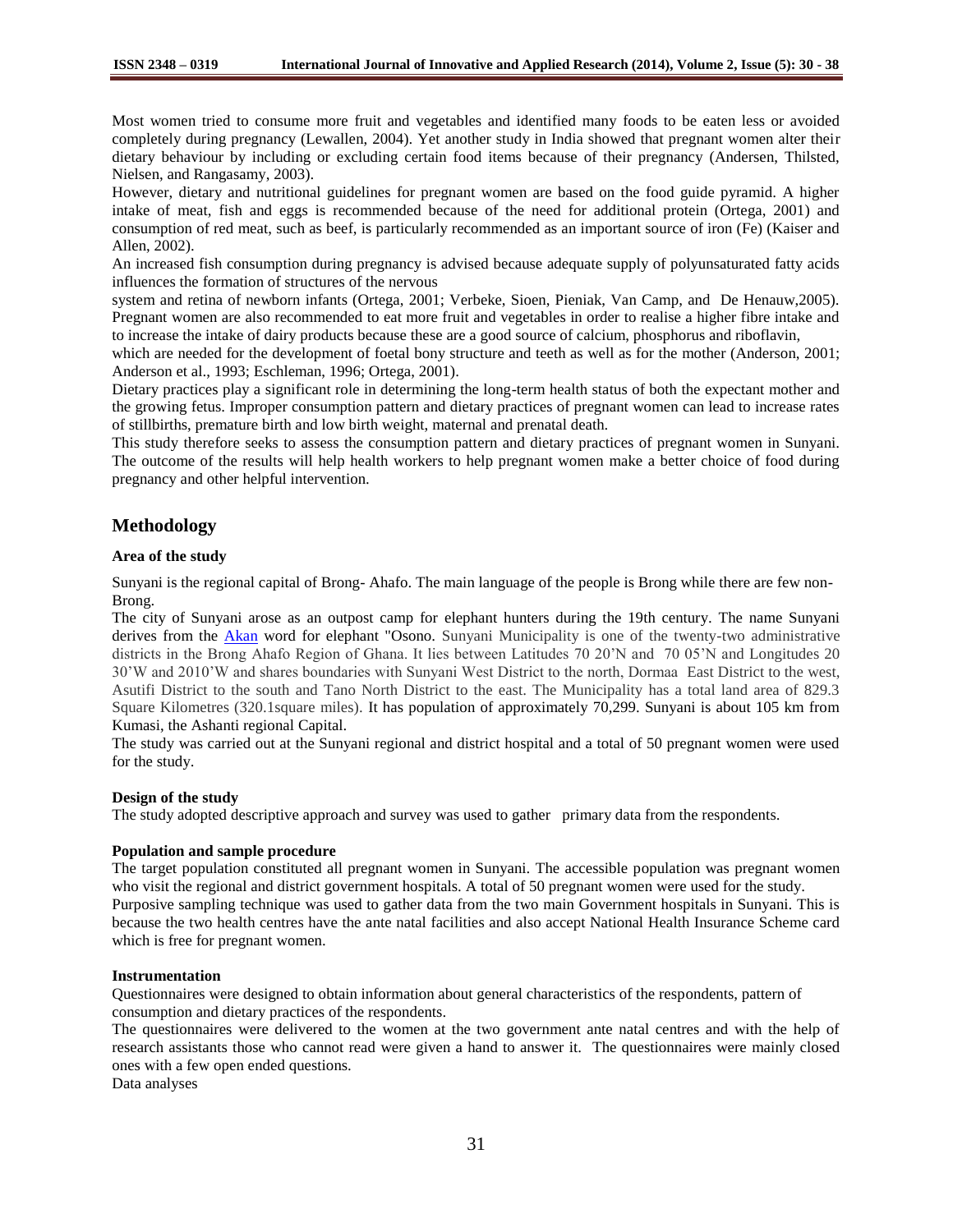Processed data was analyzed using Statistical Package for Social Sciences (SPSS) version 17. Descriptive statistics were used to get the percentages and frequencies of variables used in this study.

# **Limitation of the study**

Ideally the study should have covered all types of ante natal health centres, traditional centres and private hospitals in Sunyani to give a clearer picture of the outcome of the study. However, the findings of this study were limited to only the district and regional government hospitals in Sunyani.

# **Results and Discussions**

Table 1: Socio-demographic characteristics of the respondents (N=50)

| Variables                | Frequency      | Percentage (%) |
|--------------------------|----------------|----------------|
| Age (years)              |                |                |
| 18-30                    | 39             | 78.0           |
| $31 - 50$                | 11             | 32.0           |
|                          |                |                |
| Marital status           |                |                |
| Married                  | 39             | 68.0           |
| Unmarried                | 11             | 32.0           |
|                          |                |                |
|                          |                |                |
| Religion                 |                |                |
| Christianity             | 35             | 70.0           |
| Islam                    | 11             | 22.0           |
| Traditionalist           | 4              | 8.0            |
|                          |                |                |
| <b>Educational level</b> |                |                |
| Primary                  | 21             | 42.0           |
| Secondary                | 19             | 38.0           |
| Tertiary                 | 8              | 16.9           |
| Others                   | $\overline{2}$ | 4.0            |
|                          |                |                |
| Occupation               |                |                |
| Public servant           | 3              | 4.0            |
| Trading                  | 26             | 52.0           |
| Farming                  | 4              | 8.0            |
| Teaching                 | 3              | 6.0            |
| Others                   | 15             | 30.0           |
| Income                   |                |                |
| Monthly                  | 9              | 18.0           |
| Weekly                   | 11             | 22.0           |
| Daily                    | 24             | 48.0           |
| None                     | 6              | 12.0           |

Table I shows the demographic characteristics of the studied women. Majority (68%) of the women were between the age range of 18 and 30 years while 32% were between

ages 31 and 50. In terms of marital status, (68%) were married whiles (32%) were unmarried. The religious backgrounds of the respondents were predominantly Christian (70), (22%) were Moslems whilst (8%) were traditionalists. Similar result was also reported by (Tsegaye, 1998) and (Ojofeitim, 2008)

For educational background, 42% had only primary education, 38% completed secondary education, and 16% had their tertiary education while 4% had other forms of education.

Majority of the women were traders (52%), also in accordance with the report of (Ojofeitim, 2008) 8% were farmers, 6% were teachers, 4% were civil servants while 30% practiced other forms of occupation. Half of the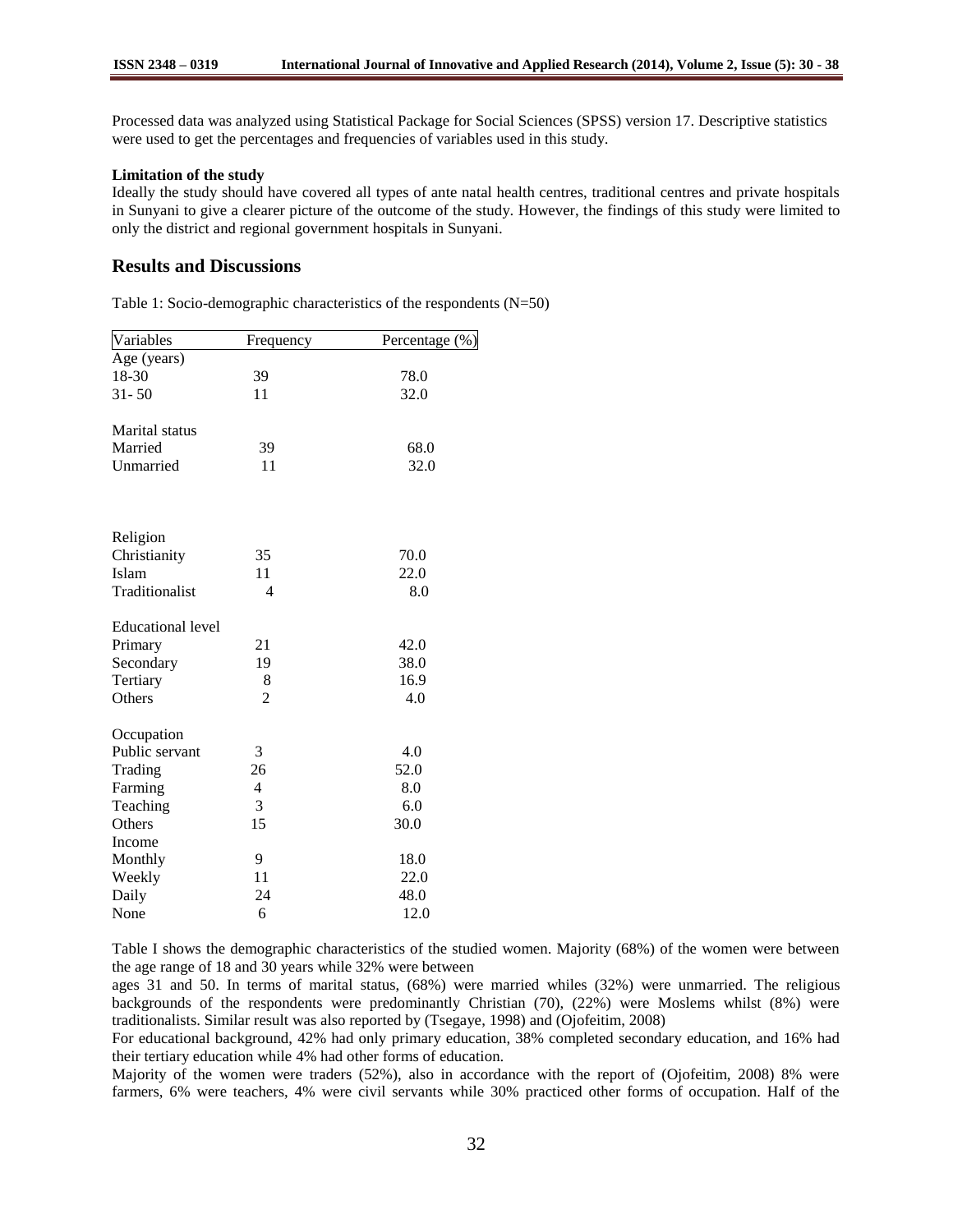women (52%) earn daily income, 18% were weekly income earners, 14% earn monthly income and 16% earn no income.

| Variables                          | Daily          | $2 - 3$<br>times<br>a week | Monthly        | Occasionally | Never          |
|------------------------------------|----------------|----------------------------|----------------|--------------|----------------|
| Rice                               | 56             | 22                         | 12             | 10           |                |
| Wheat                              | 12             | 8                          |                | 13           | 67             |
| <b>Bread</b>                       | 36             | 30                         | 10             | 22           | $\overline{2}$ |
| Maize                              | 38             | 14                         | 16             | 22           | 10             |
| Guinea corn                        | 34             | 36                         | 8              | 16           | 6              |
| Millet                             | 6              | 34                         | 8              | 36           | 16             |
| Sorghum                            | 18             | 30                         | 14             | 22           | 16             |
| Starchy roots, tubers and plantain |                |                            |                |              |                |
| Yam                                | 28             | 54                         | $\mathbf{2}$   | 14           | $\overline{2}$ |
| Cocoyam                            | 10             | 14                         | 20             | 26           | 30             |
| Porridge                           | 16             | 22                         | 8              | 24           | 30             |
| Fufu                               | 58             | 22                         | $\overline{4}$ | 10           | 6              |
| Plantain                           | 36             | 38                         | 6              | 12           | 8              |
| Cassava                            | 32             | 20                         | 8              | 11           | 29             |
| Potatoes                           | $\overline{2}$ | 6                          | 6              | 18           | 68             |
| Gari                               | 18             | 28                         | $10\,$         | 24           | 20             |
| Legumes, pulses and oily seeds     |                |                            |                |              |                |
| Groundnut                          | 38             | 2                          | 26             | 18           | 14             |
| <b>Beans</b>                       | 34             | 42                         | --             | 12           | 12             |
| Werewere                           | $\overline{2}$ | 12                         | 4              | 14           | 68             |
| Agushie                            | 3              | 3                          |                | 26           | 68             |

Table 2: Consumption pattern of respondents (N=50) Cereals and grains

Table 2 gives the consumption pattern of cereals and grains, starchy roots and plantain, legumes and oily seeds used by the pregnant women in the study. In regard to cereals and grains, the table shows that majority of (56%) consumed rice daily. This could be because rice is affordable and easier to prepare. Also, in this category, part of the daily consumed food is maize (38%) and bread (36%).

The table revealed that majority (67%) of the pregnant women never consumed wheat. This may be to the fact that wheat is an imported food and hence very expensive.

On a daily basis, fufu is consumed by the respondents more than the rest of the food in the starchy roots, tubers and plantain. This could be because fufu is a major staple food in Ghana.

The table revealed that majority (68%) of the pregnant women never consumed potato. This may be to the fact that potato is very expensive.

Yam is another food in this category that the pregnant women (54 %) consumed 2-3 times per week. This may be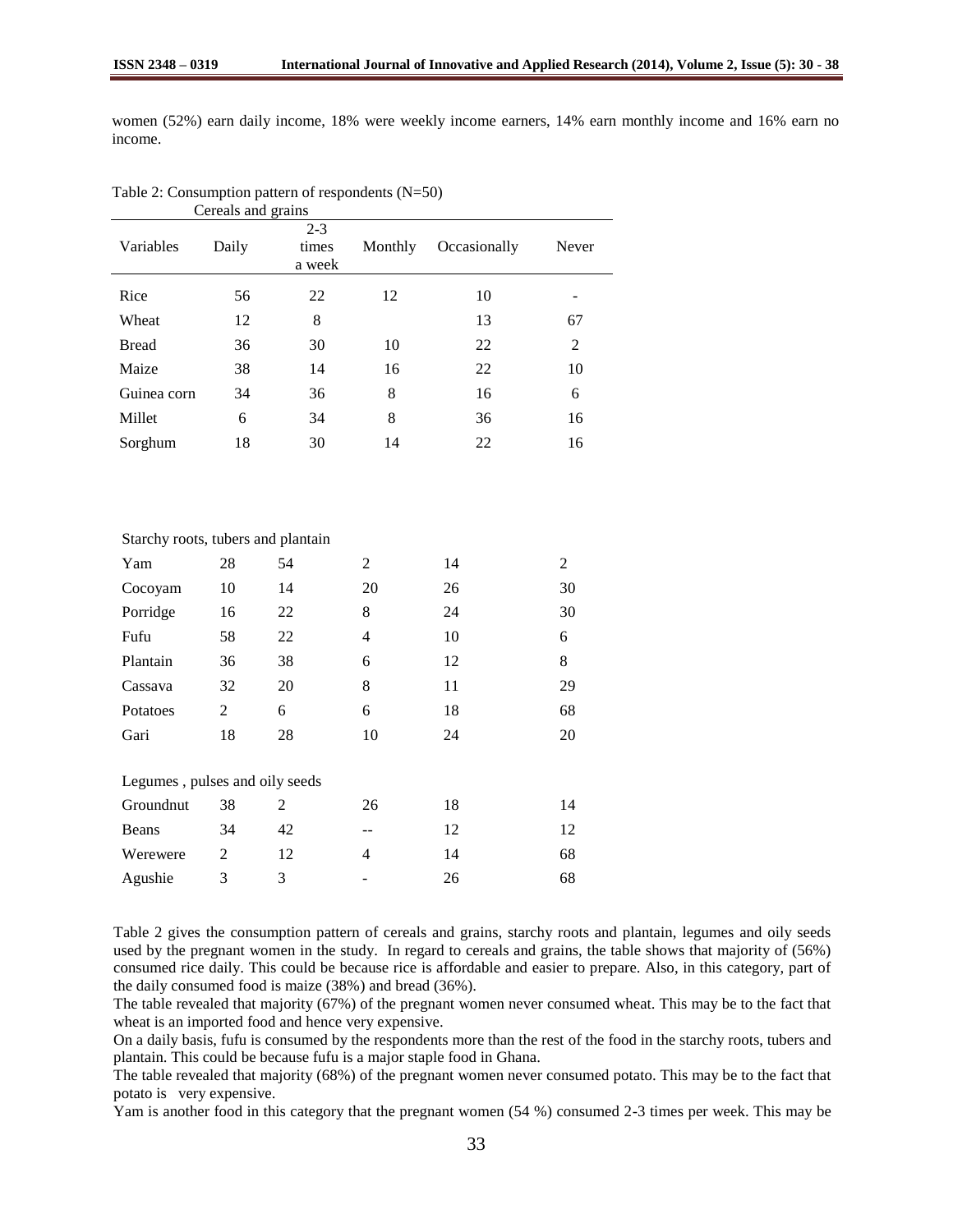to the fact that yam is cultivated in the region and is affordable.

For the category, of foods under legumes, pulses and oily seeds, the table shows that majority (68%) of the studied women never consumed agushie and werewere respectively.

On a daily basis, groundnut is consumed by the respondents more than the rest of the food under legumes, pulses and oily seeds. This could be because there is a belief that much consumption of groundnut helps the breast to produce much breast milk.

Also, in this food category, part of the daily consumed food is all types of beans. This could be because the respondents may be aware of the nutritive value of beans and it functions to build up the body, repair worn out tissues and maintain the body.

Table 3: Pattern of consumption of animal foods and animal products $(N=50)$ 

| Variables | Daily          | 2-3 times<br>a week | Monthly        | Occasionally | Never |
|-----------|----------------|---------------------|----------------|--------------|-------|
|           |                |                     |                |              |       |
| Milk      | 38             | 50                  | 2              | 4            | 6     |
| Cheese    | 1              | 4                   |                | 17           | 78    |
| Yoghurt   | $\overline{2}$ | $\overline{2}$      | 4              | 26           | 66    |
| Cream     | 8              | 22                  | 2              | 40           | 28    |
| Fish      | 72             | 28                  |                |              | -     |
| Meat      | 61             | 26                  |                | 13           |       |
| Offals    | 34             | 37                  | 2              | 11           | 16    |
| Chicken   | 29             | 20                  | $\overline{2}$ | 46           | 3     |
| Turkey    | 8              | 12                  | 4              | 37           | 39    |
| Egg       | 40             | 50                  | 2              | 8            |       |
| Snail     |                | 28                  | 6              | 30           | 36    |
| Prawn     | 6              | 36                  | 12             | 26           | 20    |

Pattern of consumption of animal foods and animal products is shown in table 3 above.

According to (Foskett and Cesarani, 2011) animal foods and animal products are important in the diet because they contain first class protein or amino acid which is needed by expectant mothers to develop the inborn baby in the foetus. In the nutshell,

animal foods and animal products are essential for pregnant women in order to repair worn out tissues and maintain the body.

Of the animal products listed in this study, milk is the one that has the higher percent (36%) of daily consumption. (50%) of the respondent consumed 2-3 times per week.

The table revealed that majority of the pregnant women never consumed cheese and yoghurt. This may be to the fact that cheese and yoghurt is not a native menu in the study area.

Of the foods of animal origin, higher percentage of the respondents consumed fish (72%) and meat (61%) on a daily basis and none of the reported never consuming the two during pregnancy. The reason may be that respondents were aware of the essential amino acid in fish and meat. As shown in the table, none of the pregnant women consumed snail in daily basis and (36%) never consumed. This could be because there is a belief that consumption of snail may lead to given birth to a child of watery mouth. Also, consumption of turkey and prawn on a daily basis is low compared to occasionally. Probably, it is not their native meal in this study.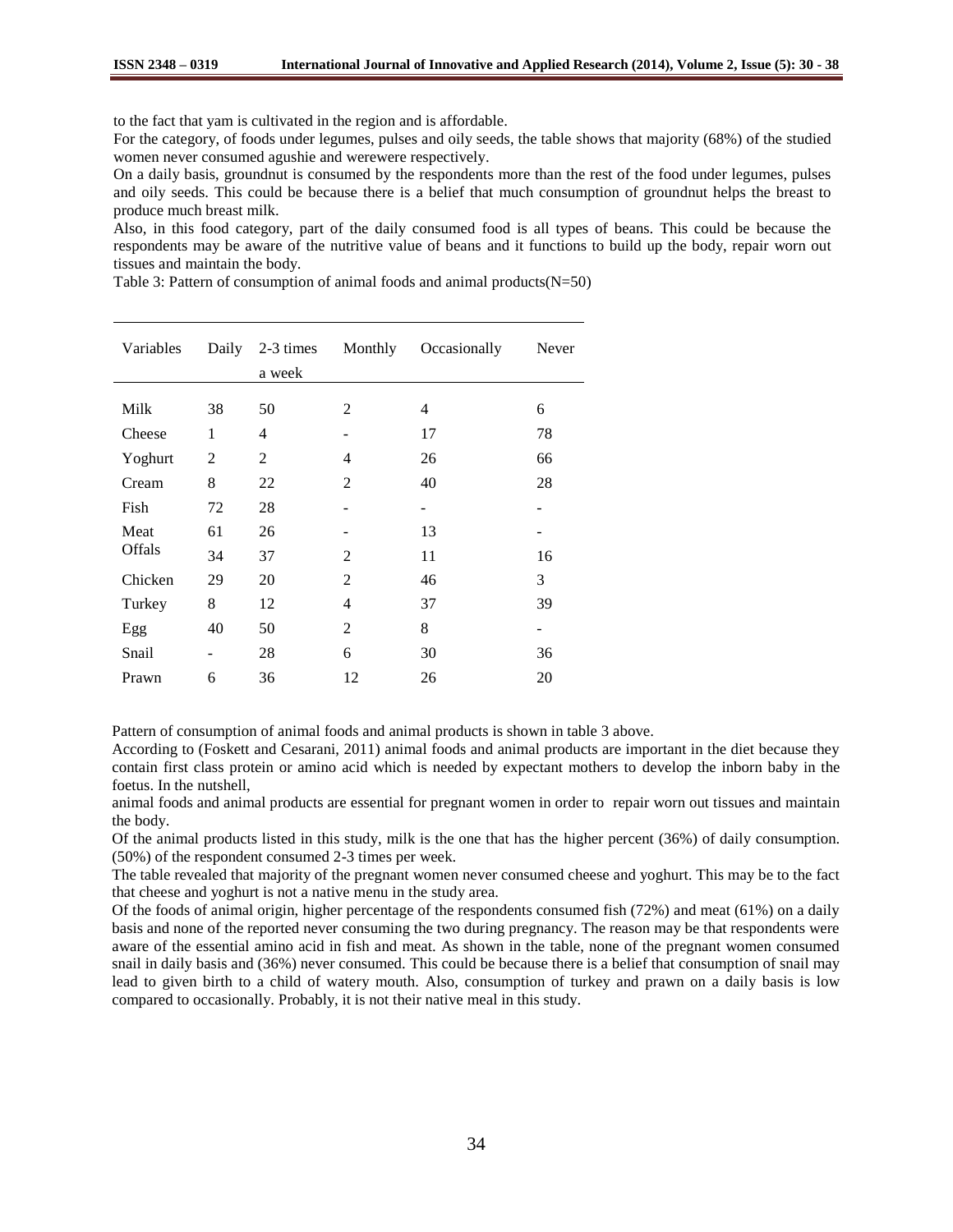| Variables          | Daily | $2 - 3$<br>times | Monthly        | Occasionally | Never |
|--------------------|-------|------------------|----------------|--------------|-------|
|                    |       | a week           |                |              |       |
| Green leafy        |       |                  |                |              |       |
| Vegetables         | 42    | 54               |                | 4            |       |
| Okro               | 6     | 41               | 6              | 27           | 20    |
| Onions             | 62    | 38               |                |              |       |
| Tomatoes           | 66    | 34               |                |              |       |
| Garden eggs        | 41    | 28               | $\overline{2}$ | 20           | 9     |
| Pineapple          | 6     | 39               | 34             | 15           | 6     |
| <b>Water Melon</b> | 8     | 29               | 33             | 14           | 16    |
| Orange             | 69    | 16               | 10             | 5            | -     |
| Cherry             | 2     | 3                | 1              | 29           | 65    |
| Pawpaw             | 8     | 19               | 24             | 26           | 23    |
| Apple              | 13    | 29               | 10             | 28           | 20    |
| Coconut            | 3     | 29               | 10             | 20           | 28    |
| Banana             | 18    | 32               | 13             | 19           | 18    |
| Mangoes            | 8     | 19               | 18             | 42           | 13    |

Table 4: Consumption pattern of fruits and vegetables (N=50)

Table 4 gives the consumption pattern of vegetables and fruits. According to (Foskett and Cesarani, 2011) vegetables and fruits are important in the diet of pregnant women because they contain cellulose which is useful as roughage. Also, fruits and vegetables are rich in vitamins and mineral elements which protect the body against diseases.

All the studied pregnant women consumed fruits and vegetables on daily basis. This finding is contrary to the study of (Agudo et al., 1999; Baker & Wardle, 2003; Evans, Sawyer-Morse, & Betsinger, 2000; Verbeke & Pieniak, 2006) which indicated that consumption of vegetables was low in their study. From the table, it is obvious that on a daily basis, tomatoes, onion, garden eggs and green leafy vegetables were the most consumed. The reason may that; it forms the foundations of soups and stews of the studied area.

For the category, of foods under fruits, orange is the most consumed food on daily basis. This could be because oranges are available throughout the year and affordable. This confirmed to the findings of (Santiango etal, 2013) study on the consumption habits of pregnant women in California.

The table revealed that majority (65%) of the pregnant women never consumed cherry. This may be to the fact that cherry is an imported fruits and hence very expensive.

| Nos. of times they eat in a day | Frequency      | Percentage<br>(%) |
|---------------------------------|----------------|-------------------|
| Once                            | $\mathfrak{D}$ | 4                 |
| Twice                           | 3              | 6                 |
| Thrice                          | 25             | 50                |
| More than three                 | 20             | 40                |
| Total                           | 50             | 100               |

Table 5: Dietary practices of respondents (N=50)

Eat out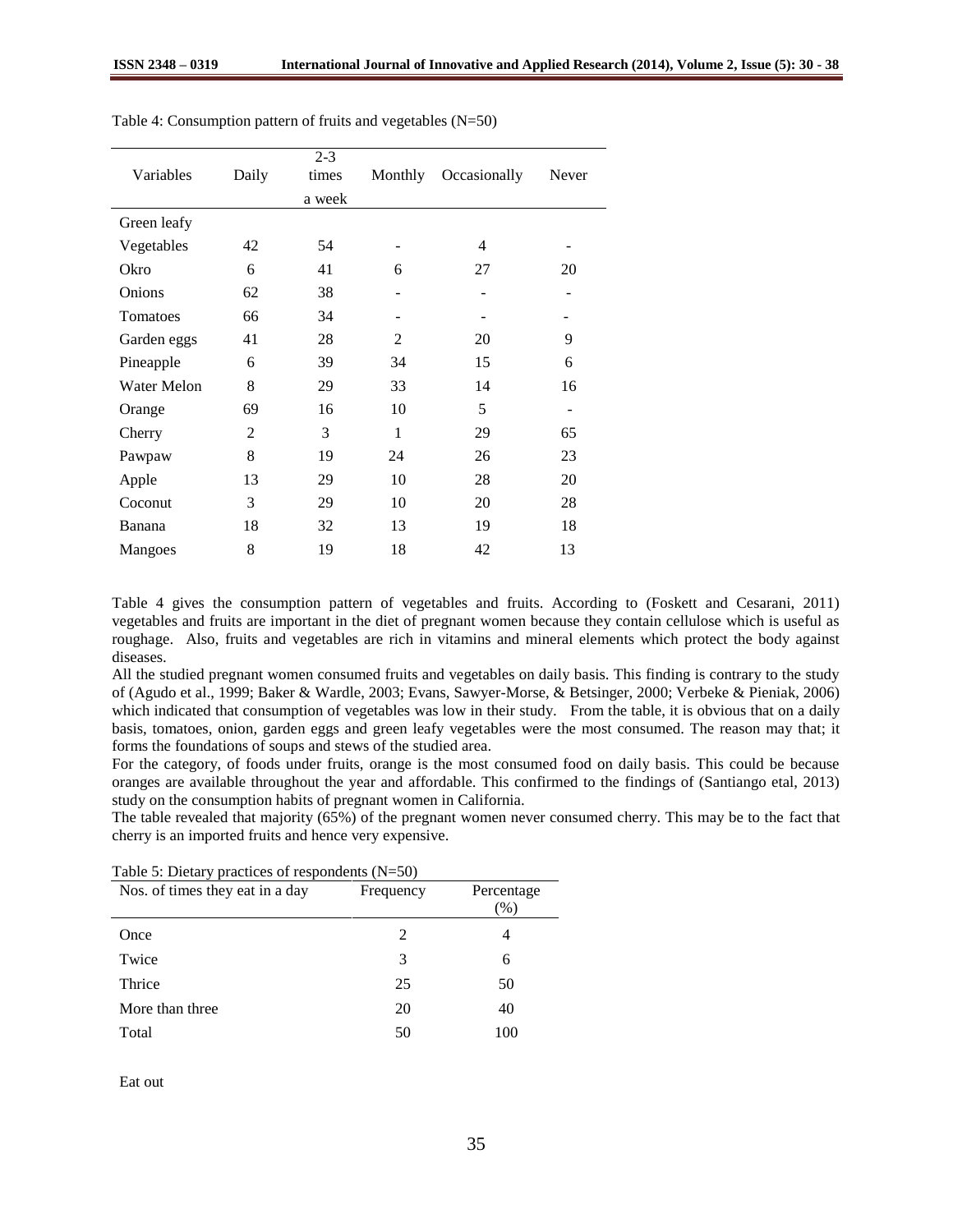| 35 | 70  |
|----|-----|
| 15 | 30  |
| 50 | 100 |
|    |     |

Times they eat out

| 10 | 20 |
|----|----|
| 20 | 40 |
| 5  | 10 |
| 15 | 30 |
|    |    |

Total 50 100

| Meals they eat out |                             |    |
|--------------------|-----------------------------|----|
| <b>Breakfast</b>   | 16                          | 32 |
| Lunch              | 32                          | 64 |
| Dinner             | $\mathcal{D}_{\mathcal{L}}$ |    |
| Total              | 50                          | 00 |

Snack consumption

| Yes            | q  | 18  |
|----------------|----|-----|
| N <sub>0</sub> | 41 | 82  |
| Total          | 50 | 100 |

A dietary practice in terms of meal frequency and snacking pattern of the respondents is presented in table 5 above. Majority (50%) of the respondents eat at least three meals a day, (40%) ate more than three times a day whiles the rest of the respondents ate once or twice daily. The respondent who ate once daily may be due to sickness and that they did not have the urge for meals. This practice is not healthy for a pregnant woman and the growing foetus. This findings is in accordance with (Doerr, 2001) study in differences of meal consumption before and during pregnancy of women in Kumasi.

In regard to eating out, majority (70%) of the respondents eat out during pregnancy and this may be to the fact that most of them were traders and government workers and therefore spend more time away from their homes.

Of the number of times they eat out, (40%) of the respondents ate twice a week, (30%) occasionally, (20%) ate on daily basis whilst (10%) ate more than twice a week. The finding of the study is in contrary to the study of (Ademuyima and Sanni, 2013) where majority ate out occasionally.

The meal ate out by majority (64%) of the women is lunch, followed by breakfast (32%) whilst very few (4%) ate dinner outside their home. A similar findings was reported by (Ademuyima and Sanni, 2013) and (Nyangasa, 2011).

Furthermore, (82%) of the respondents did not take snacks may be they were not used to and that the main meal taken was enough for them. The remaining (18%) of the respondents ate snacks because may be they had the desire to take it occasionally.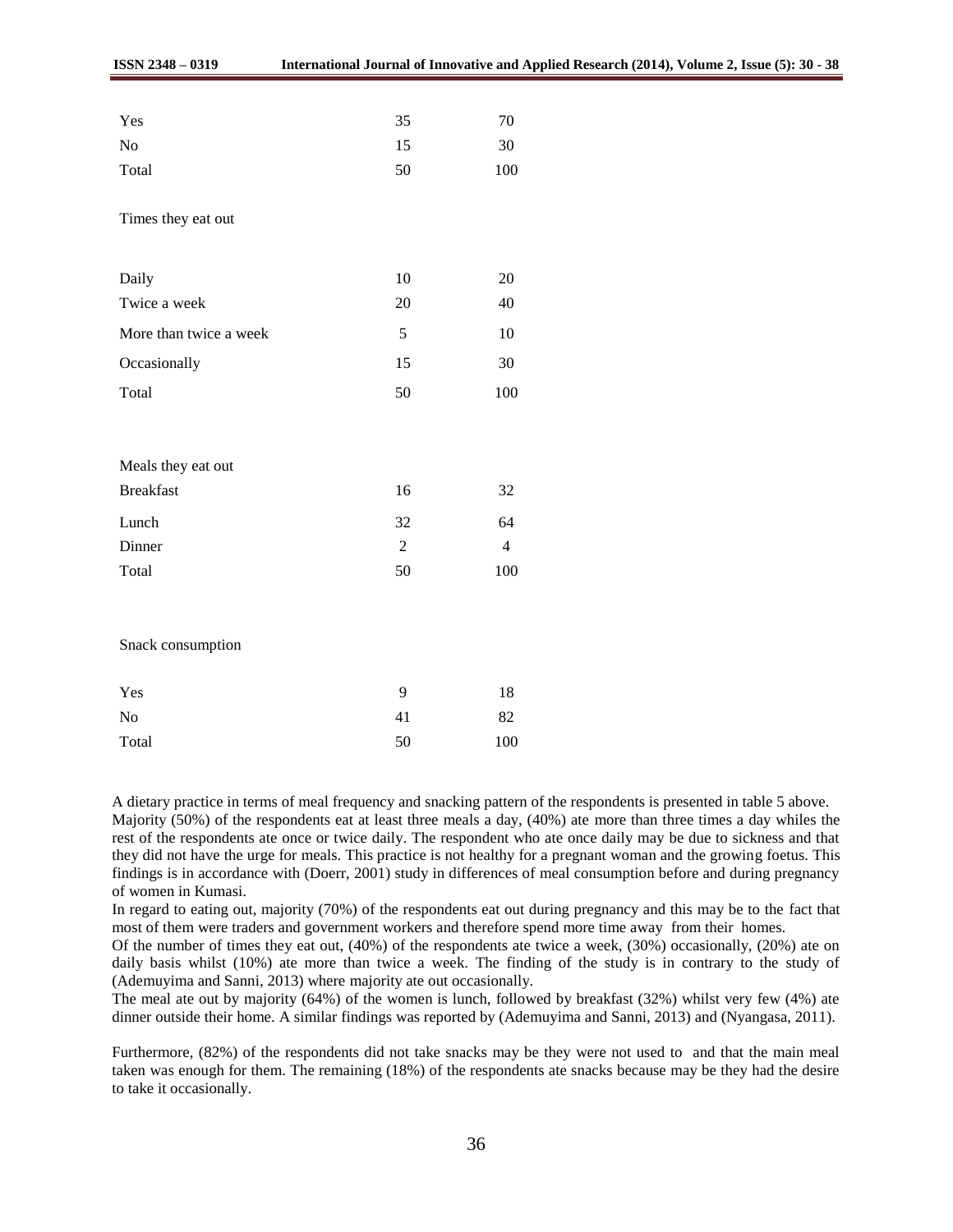|  | Table 6: Food cravings |
|--|------------------------|
|  |                        |

| Response | Frequency | Percentage $(\%)$ |
|----------|-----------|-------------------|
| Yes      | 36        |                   |
| No       | 14        | 28                |
| Total    | 50        | 100               |

Majority, (72%) of the respondents craved for food whereas (28%) did not. The data gathered from the respondents is in line with the findings of the (Wardlaw, 1997, Barley, 2002, Nordin etal, 2004) what; it is a great mystery why some women crave for non –food items during pregnancy. The cravings for and eating of items such as starch, icecubes, chewing – gum, burnt matches, prickles "ayilo" (white clay) red clay during pregnancy is called pica, etc. Pica is not good for their health since it is not treated and could lead to worn- and the foetus.

# **Conclusion**

It was obvious that most of the women consumed fruits and vegetables as well as fish and meat on a daily basis. This implies that pregnant women in the study area have knowledgeable basic information on the nutritional benefits of such food commodities.

However, some of the foods, such as wheat, potatoes, werewere, agushie, yoghurt were avoided by the women in this study because of the lack of basic information on the nutritional benefits of such commodities or may be it is not their staple food.

Eating out among the respondents is quite high as data shows that about half of the women ate out and the meal mostly eaten out was lunch and this is attributed to the type of job they do. This practice could have a consequent effect on the pregnant woman and the fetus as the hygienic status of the food eaten out could not be ascertained.

Food cravings were higher among pregnant women in this study.

#### **Recommendation**

It is recommended that Public Health workers and the mass media should increase an awareness campaign to sensitize the pregnant women on the importance of good consumption pattern and their dietary practices.

In reality, the majority of pregnancies are not planned and thus, it is recommended that Health care providers need to take every opportunity to encourage women to adopt healthful practices that will support a healthy pregnancy.

It is recommended that knowledgeable health care providers should be available at ante natal centres to support the mother – to- be with strategies to help them achieve the most balanced diets in order to ensure the health of both mother and child.

The Ministry of Health should mount up an intensive campaign against food cravings during pregnancy since it interferes with the dietary intake of the pregnant woman and sometimes causing serious problems.

#### **REFERENCE**

Ademuyima, M. O and Sanni, S. A,( 2013) World Academy of Science, Engineering and Technology. International Journal of Agricultural, Biosystems Science and Engineering Vol:7 No:11, 2013

Agudo, A., Amiano, P., Barcos, A., Barricarte, A., Beguiristain, J. M.,Chirlaque, M. D., . (1999). Dietary intake of vegetables and fruits among adults in five regions of Spain. European Journal of Clinical Nutrition, 53, 174–180.

Andersen, L. T., Thilsted, S. H., Nielsen, B. B., and Rangasamy, S. (2003). Food and nutrient intakes among pregnant women in rural Tamil Nadu, South India. Public Health Nutrition, 6, 131–137.

Anderson, A. S. (2001). Symposium on 'Nutritional adaptation to pregnancy and lactation' pregnancy as a time for dietary change? Proceedings of the Nutrition Society, 60, 497–504